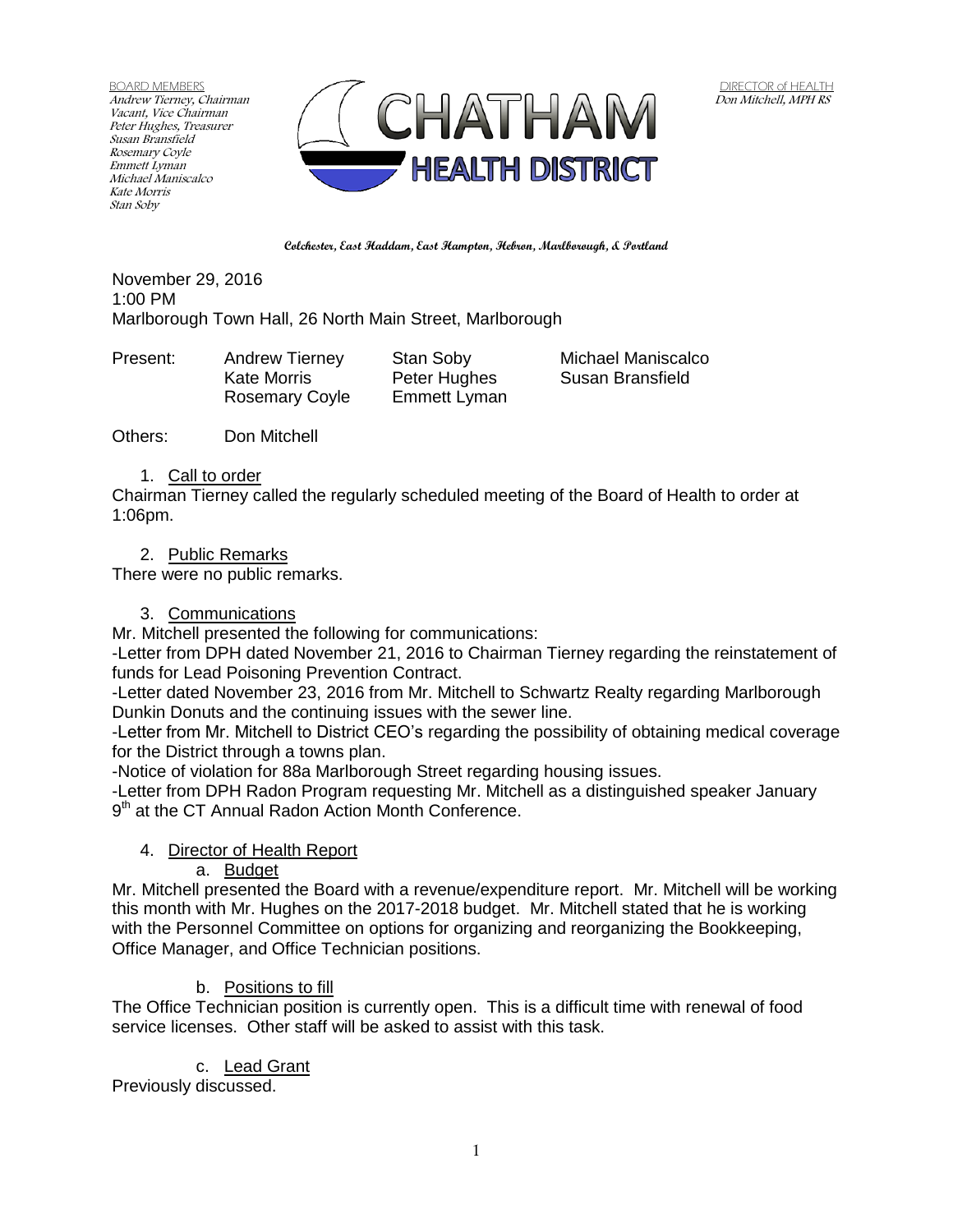# d. FDA grant(s)

The District received two grants last year. The first, a training grant, was used to send staff to Kentucky for FDA training. This was initially questioned due to the fact that it was not training that was proposed. \$2000 reimbursement for the travel and training was received. The second was in regard to the industry and community piece of the FDA Voluntary Retail Standards. The objective was to form an advisory committee with the food service industry. This grant was not fully completed and an extension has been granted.

## e. Cost savings

Mr. Mitchell stated that in review and negotiations he has cut the Districts expenses by approximately \$8700 a year through Verizon, Middlesex Homecare and rent.

Mr. Mitchell stated that he was contacted by a prevention coalition (Andover, Hebron, Marlborough) interested in working on smoking prevention in schools. Mr. Mitchell and Ms. Han will be attending their next meeting. Rob Miller of Eastern Highlands will also be attending.

## 5. Committee Reports

# a. Personnel Committee

Mr. Mitchell briefed the Board on the personnel committee meeting. The committee discussed and recommended that medical insurance buyout be increased (draft a policy to the Board); exempt vs. non-exempt employees (Mr. Mitchell is the only non-exempt employee per the Fair Labor Standards Act); Director of Health priorities. Brief discussion was held regarding staff representation during discussions of changes to policies and benefits. Consensus of the Board was that any changes should be discussed with the committee only at this time. Staff comment would be welcome once the committee has drafted recommendations.

## b. Environment Committee

The committee will be meeting next week.

## c. Community Health

The committee will be meeting on December 8<sup>th</sup>.

## 6. Old Business

a. Fee Schedule

Being reviewed by the Environmental Health Committee.

## 7. New Business

## a. Director of Health – teaching

Although the general statute has change allowing the Director of Health to teach, Mr. Mitchell's contract with the Board does not allow it. **Following a brief discussion, of motion was made by Mr. Hughes, seconded by Ms. Morris, to authorize the Chairman to allow Director of Health to teach classes at Godwin College.** 

Mr. Mitchell noted that there have been a few students requesting internships with the District. Members of the Board were concerned that this may increase the current workload of staff. The Board requested that Mr. Mitchell prepare an outline of what the interns would be working on, where they would be working and copies of resumes.

## b. 2017 Board of Health meeting dates

Two options were presented to the Board. Members expressed the desire to combine the two, holding committee meetings prior to monthly Board meetings. Tabled to the next meeting.